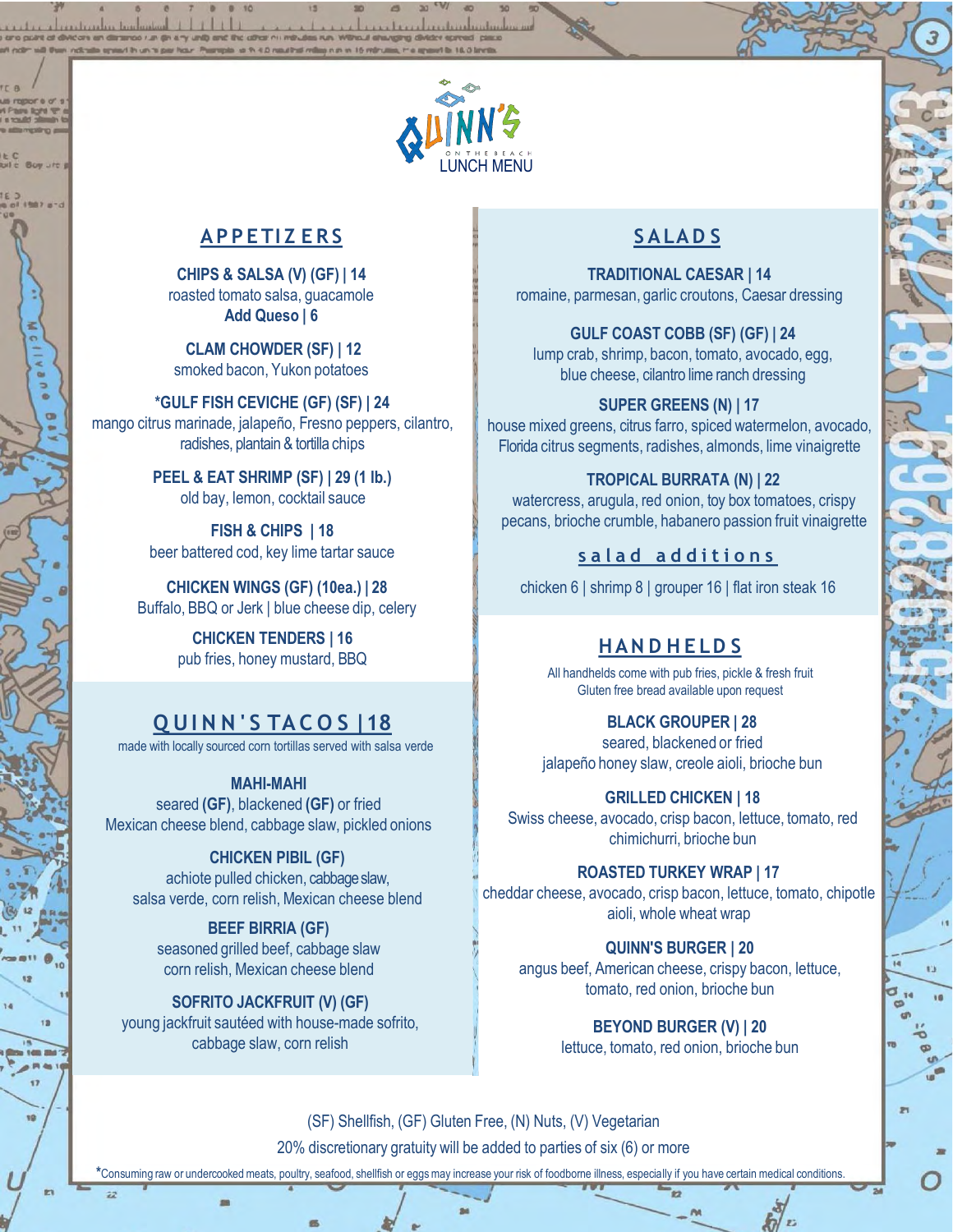# **B E A C H P O T I O N S**

**Captain's Painkiller | 15** Captain Morgan spiced rum, pineapple, coconut **Spicy Mango Margarita | 16** Don Julio Blanco, mango purée, jalapeños, Tajin rim **Don Julio Golden Margarita | 16** Don Julio Blanco, Grand Marnier, fresh lime juice **Blackberry Lemonade | 16 Tito's** vodka, fresh blackberries, lemonade **Frozen Piña Colada | 15** light rum, coconut, pineapple **Frozen Strawberry Daiquiri | 15** light rum, fresh strawberry **Miami Vice | 15** Piña Colada and Strawberry Daiquiri **Ultimate Bloody Mary | 25** Grey Goose, fresh tomato juice, bacon, steamed shrimp, dill pickle spear, Tajin rim

## **B E E R S**

**Domestic Draft | 7.50** Yuengling, Bud Light, Miller Lite, Blue Moon **Craft & Import Draft | 8.50** High 5 IPA, JW Marriott American Wheat, Hurricane Reef IPA, Corona Premiere **Domestic Cans | 7** Miller Lite, Michelob Ultra, Coors Light, Bud Light **Craft & Import Cans | 8** Corona Premiere, Stella, High 5 IPA, Modelo, JW Marriott American Wheat

#### **HARD SELTZERS | 7.50**

**White Claw** Black Cherry or Mango **High Noon Pineapple or Watermelon** 

#### **W I N E S**

**La Marca** Prosecco 13 | 42 **Moet & Chandon** Champagne 20 | 98 **Pink Flamingo** Rose 13 | 42 **Santa Margherita** Pinot Grigio 13 | 45 **Simi** Chardonnay 14 | 55 **Kim Crawford** Sauvignon Blanc 13 | 46 **Meiomi** Pinot Noir 13 | 48 **Terrazas** Malbec 15 | 54 **Justin** Cabernet Sauvignon 18 | 70

20% discretionary gratuity will be added to parties of six (6) or more.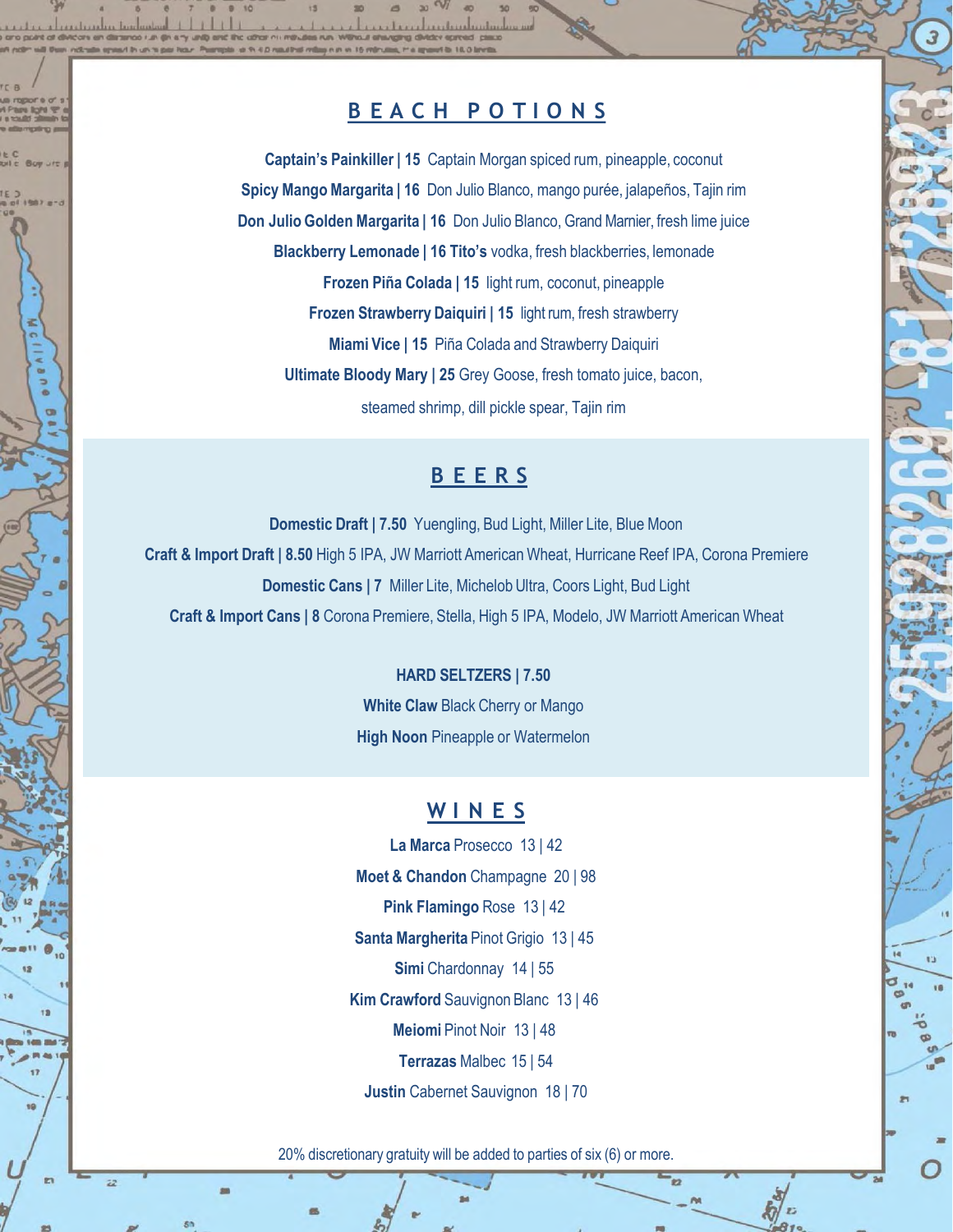

#### **A P P E T I Z E R S**

**CHIPS & SALSA (V) (GF) | 14** roasted tomato salsa, guacamole

**Add Queso | 6**

#### **CLAM CHOWDER (SF) | 12** smoked bacon, Yukon potatoes

**\*CHEF'S SECLECTION OF EAST & WEST COAST OYSTERS (GF) | 3 Each minimum 6 pieces** cocktail sauce, gin mignonette, lemon

**\* GULF FISH CEVICHE (GF) (SF) | 24** mango citrus marinade, jalapeño, Fresno peppers, cilantro, radish, plantain & tortilla chips

> **PEEL & EAT SHRIMP (SF) | 29 (1 lb.)** old bay, cocktail sauce

**CHICKEN WINGS (GF) | (10ea.) | 28** Buffalo, BBQ or Jerk | blue cheese dip, celery

# **E N T R É E S**

**FRESH CATCH | Market Price** fried, blackened **(GF)**, or seared **(GF)** arroz con gandules, grilled broccolini, mojo isleño, fried capers

**LOBSTER SOFRITO (SF) (GF) | Market Price** arroz con gandules, warm sofrito butter, grilled broccolini

**PAELLA VALENCIANA (SF) (GF) | 46** Florida gulf fish, mussels, clams, shrimp, chorizo, red sofrito, saffron wine

**GRILLED FLAT IRON (GF) | 42** red chimichurri, yucca fries, mojo onions, petite salad

**VEGETARIAN PAELLA (GF) (V) | 30** roasted mushroom, zucchini, sliced olives, petit tomatoes, saffron wine, grilled Spanish artichokes

**HALF RACK BABY BACK RIBS | 33** Florida citrus glaze, pub fries, house coleslaw, maduros

# **S A L A D S**

**TRADITIONAL CAESAR | 14** romaine, parmesan, garlic croutons, Caesar dressing

**GULF COAST COBB (SF) (GF) | 24** lump crab, shrimp, bacon, tomato, avocado, egg, blue cheese, cilantro lime ranch dressing

**SUPER GREENS (N) | 17** mixed greens, citrus farro, spiced watermelon, avocado, Florida citrus segments, radishes, almonds, lime vinaigrette

**TROPICAL BURRATA (N) | 22**

watercress, arugula, red onion, toy box tomatoes, brioche crumble, habanero passion fruit vinaigrette

**p r o t e i n a d d i t i o n s**

chicken 6 | shrimp 8 | grouper 16 | flat iron steak 16

**H A N D H E L D S** *All handhelds come with pub fries, pickle & fresh fruit Gluten free bread available upon request*

**BLACK GROUPER | 28** seared, blackened or fried, jalapeño honey slaw, creole aioli, brioche bun

**GRILLED CHICKEN | 18** Swiss cheese, avocado, crisp bacon, lettuce, tomato, red chimichurri, brioche bun

**QUINN'S BURGER | 20** angus beef, American cheese, crisp bacon, lettuce, tomato, red onion, brioche bun

**BEYOND BURGER (V) | 20** lettuce, tomato, red onion, brioche bun

### **Q U I N N ' S T A C O S | 1 8**

*made with locally sourced corn tortillas, served with salsa verde*

**MAHI-MAHI**

seared **(GF)**, blackened **(GF)** or fried Mexican cheese blend, cabbage slaw, pickled onions

**CHICKEN PIBIL (GF)** achiote pulled chicken, cabbage slaw, salsa verde, corn relish, Mexican cheese blend

**BEEF BIRRIA (GF)** grilled beef, cabbage slaw corn relish, Mexican cheese blend

**SOFRITO JACKFRUIT (V) (GF)** young jackfruit sautéed with house-made sofrito, cabbage slaw, corn relish

20% discretionary gratuity will be added to parties of six (6) or more (SF) Shellfish, (GF) Gluten Free, (N) Nuts, (V) Vegetarian

**\***Consuming raw or undercooked meats, poultry, seafood, shellfish or eggsmay increase your risk of foodborne illness, especially if you have certain medical conditions.